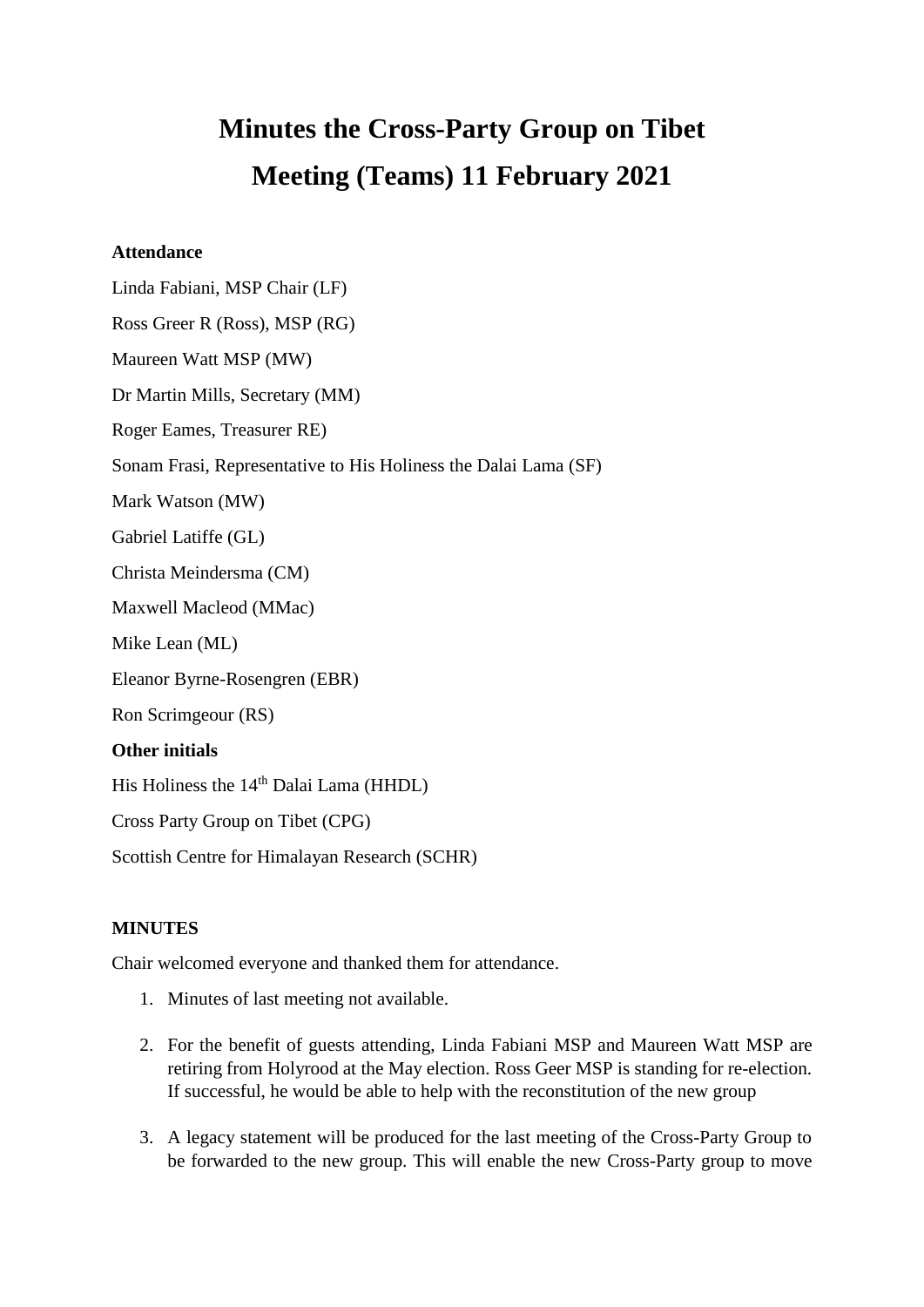forward quickly. SCHR paper on the Third Pole would form a major part of the legacy paper. Discussion then followed on –

- a. SCHR Paper
- b. COP 26

This was followed by an extended discussion of the way forward both before and after the parliamentary election period regarding the Climate Change issue. The importance of public understanding and reception was emphasised here, as the SCHR work remained very academic in tone and length. It was noted that recent events in Utturukand could be highlighted as a core example of the impact of climate change at work in the region.

For the period prior to those elections, it was agreed that a shorter, 2000-word Group Statement was required for the next meeting on the  $17<sup>th</sup>$  March, to be followed in the period running up to COP26 by videos, interviews and further publications. Proposals and offers were made, in particular by MMac regarding funding possibilities in this regard, which were received by the Group with thanks.

The Secretary concluded discussion by agreeing that the draft readers of a Group statement would be MM, LF, MW, MMac and JS.

## **COP 26**

The UK will host the 26th UN Climate Change Conference of the Parties (COP26) in Glasgow on.  $1 - 12$  November 2021. It is the UK Government which is hosting this, not the Scottish Parliament. The CPG agreed that this was an important platform to promote the importance of the Third Pole

RG explained the Green Zone and Blue Zone. COPs are organised into two zones; the inner Blue Zone and the outer Green Zone. The inner Blue Zone is beyond the security cordon and only Ministers, accredited government officials plus other accredited individuals and organisations get into this area. Beyond the Blue Zone is the Green Zone. Within the Green Zone organisations that can afford it and secure space will have their own 'pavilion', exhibition or event to show what they are doing about climate change or get their climate change message to a wider audience. None of this is in the official COP programme but there is an official Green Zone programme and this zone attracts lots of attention from those that can't get into the Blue Zone, particularly from the media.

RG explained that Green Parties have a presence in the Blue Zone reserved space in the Green Zone and MM added that Aberdeen University had also put in a bid. RG was happy to host and event on the Tibetan Plateau. RG and MM would discuss a joint approach. SF indicated that the Office of Tibet was hoping to be involved with a display stall in one of the Green Zone venues. This stall would have printed take-away material, possibly including the Third Pole paper or an extract if funds were available. SF is also talking to Free Tibet and the Tibet Network so that they can work together.

The CPG agreed that there should be a joined-up approach to these eco issues to enhance the overall impact of individual initiatives and not just seem to be random groups acting alone.

LF asked when we would know which groups were successful in bids for display and presentation space. SF said that this would be revealed in May 2021.